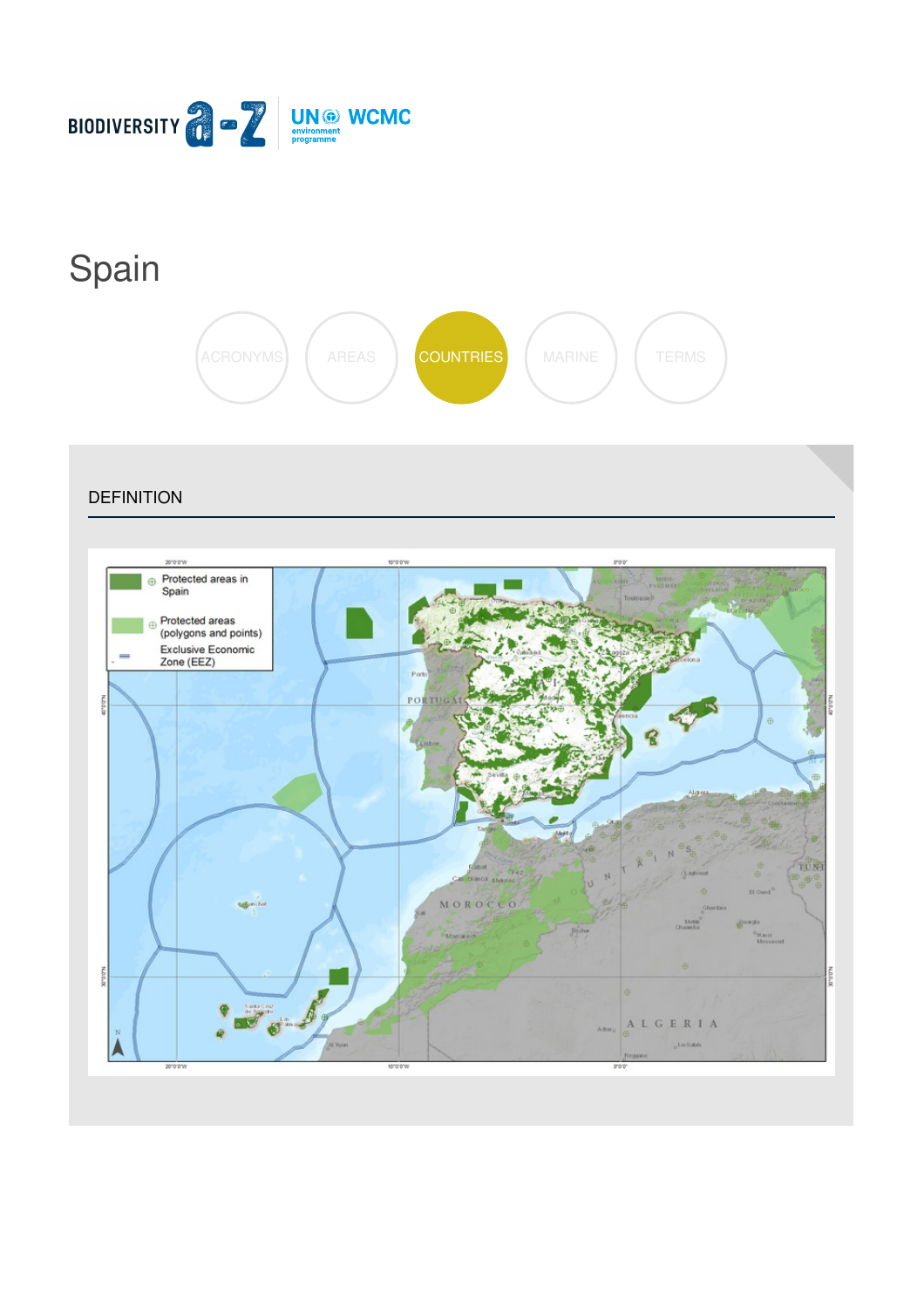#### [PROTECTED](javascript:void(0)) AREAS

| Protected areas designated under international conventions and agreements |   |  |
|---------------------------------------------------------------------------|---|--|
| <b>World Heritage sites</b>                                               | ✔ |  |
| <b>Natural</b>                                                            | ✔ |  |
| Cultural                                                                  | ✔ |  |
| <b>Mixed</b>                                                              | ✔ |  |
| Ramsar sites (Wetlands of International Importance)                       | ✔ |  |
| Man and the Biosphere Reserves                                            | ✔ |  |
| National-level protected areas                                            |   |  |
| <b>IUCN Protected Area Management Categories</b>                          | ✔ |  |
| $l$ a                                                                     |   |  |
| $\underline{\mathsf{lb}}$                                                 | ✔ |  |
| Щ                                                                         | ✔ |  |
| Ш                                                                         | ✔ |  |
| IV                                                                        | ✔ |  |
| $\underline{\mathsf{V}}$                                                  |   |  |
| $\underline{\mathsf{V}}$                                                  |   |  |
| Not Assigned or Not Reported                                              |   |  |

#### BIODIVERSITY [DESIGNATIONS](javascript:void(0))

Biodiversity designations represent the sites or regions that have been identified as important for biodiversity conservation due to their biological uniqueness or the high threat that they face. A plethora of different approaches have been promoted by conservation organisations and researchers in order to guide decisions about where to invest in biodiversity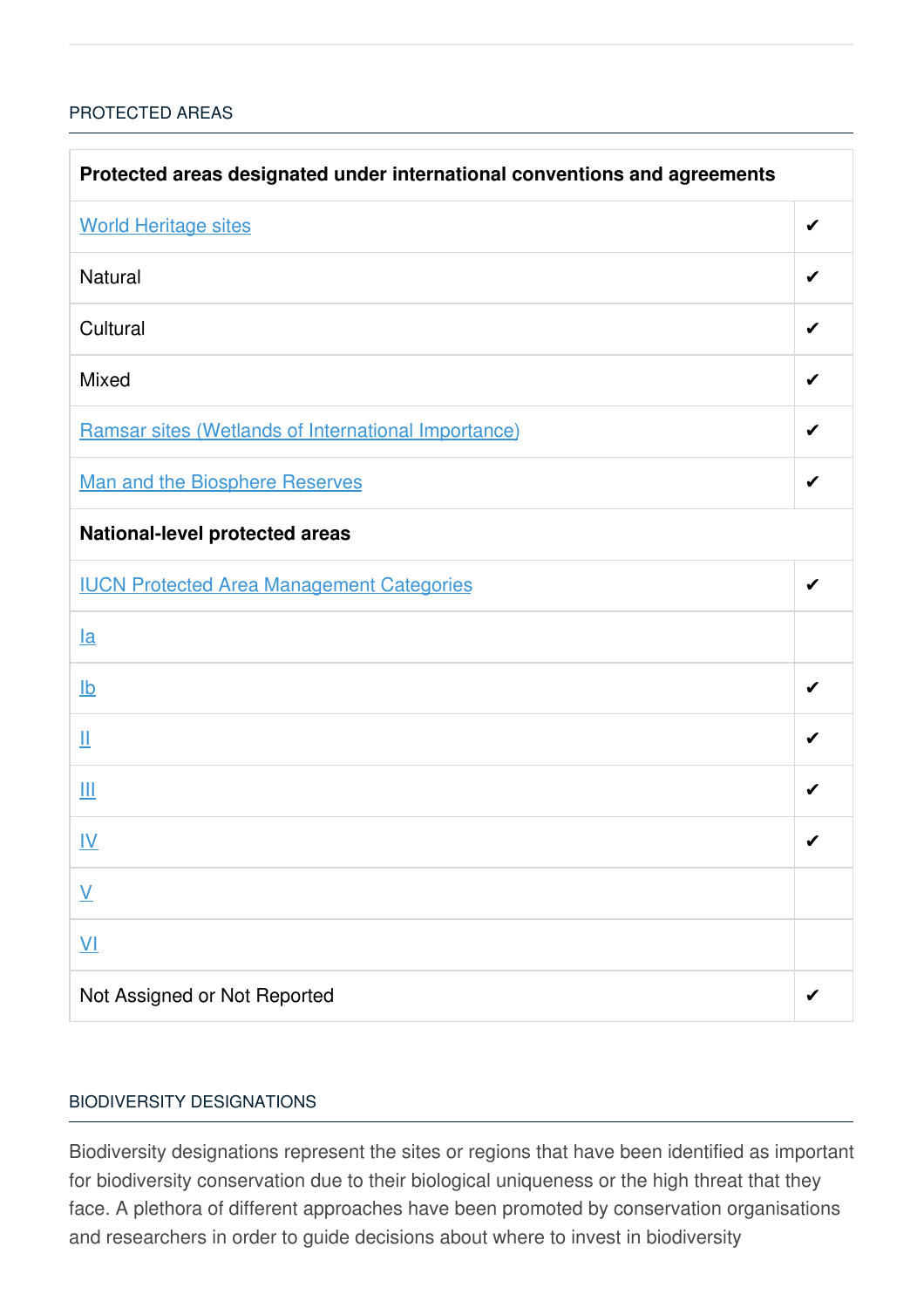conservation. These approaches use globally consistent criteria and available data in order to identify and classify sites. The designations themselves do not confer protected area status, but many of the sites identified may partly or fully overlap with a protected area designation on-ground.

| <b>Key Biodiversity Areas</b>             | ✔ |
|-------------------------------------------|---|
| <b>Alliance for Zero Extinction Sites</b> |   |
| <b>Crisis Ecoregions</b>                  | ✔ |
| <b>Centres of Plant Diversity</b>         | ✔ |
| <b>Endemic Bird Areas</b>                 | ✔ |
| <b>Global 200 Ecoregions</b>              | ✔ |
| <b>High Biodiversity Wilderness Areas</b> |   |
| <b>Intact Forest Landscapes</b>           |   |
| <b>Last of the Wild</b>                   | ✔ |

## [CONVENTIONS](javascript:void(0)) AND TREATIES

Important conventions and multi-lateral agreements that relate to biodiversity and the environment.

| <b>Convention on Biological Diversity (CBD)</b>                                                   | <b>Ratification</b>  |
|---------------------------------------------------------------------------------------------------|----------------------|
| <b>Convention on International Trade in Endangered Species of Wild Fauna</b><br>and Flora (CITES) | Accession            |
| <b>Convention on the Conservation of Migratory Species of Wild Animals</b><br>(CMS)               | Party                |
| <b>International Convention for the Regulation of Whaling (ICRW)</b>                              | Adherence            |
| <b>International Plant Protection Convention (IPPC)</b>                                           | Contracting<br>party |
| <b>International Convention for the Prevention of Pollution from Ships</b>                        | H: III; IV; V;       |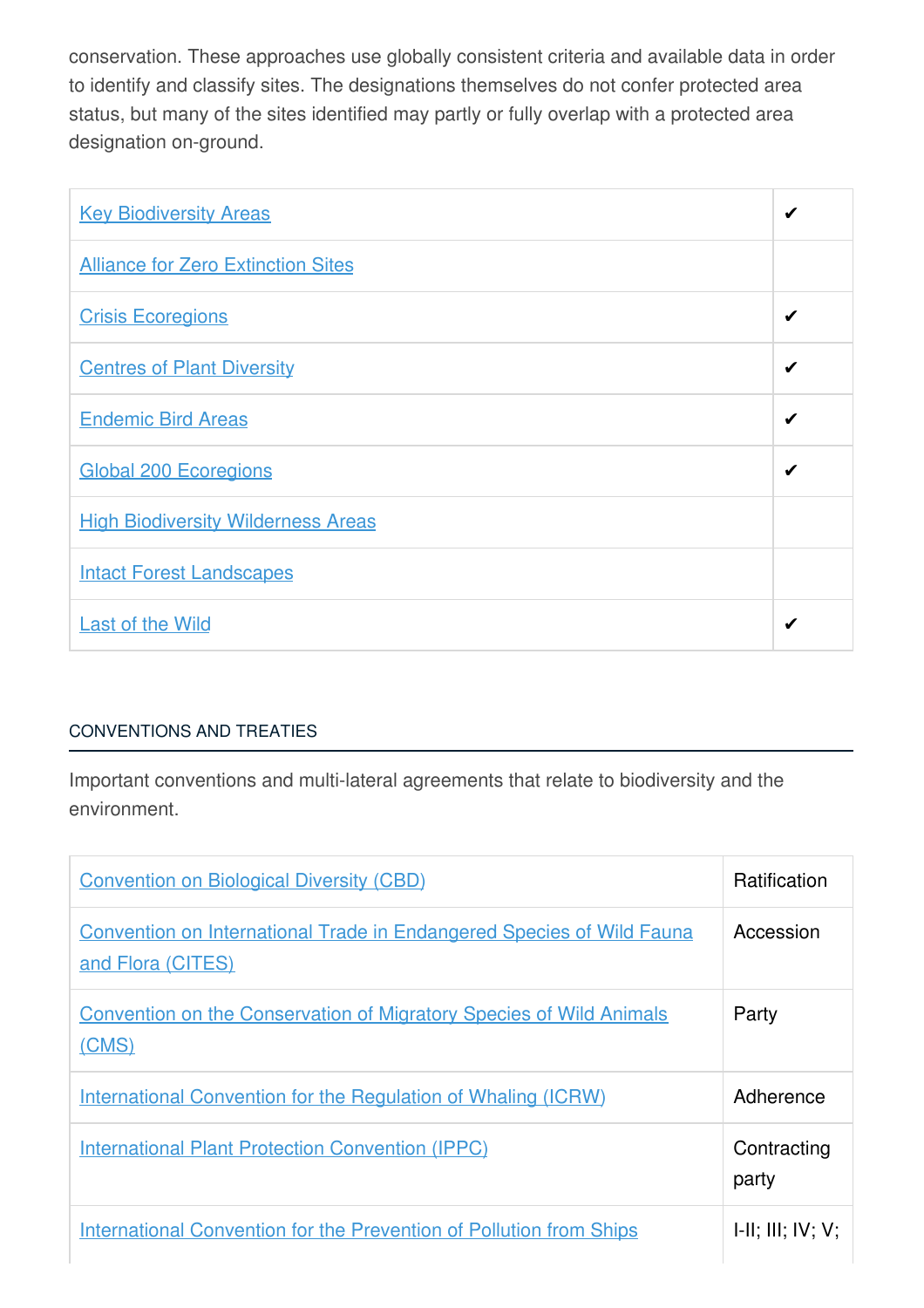| (MARPOL Convention)                                                                               | VI                  |
|---------------------------------------------------------------------------------------------------|---------------------|
| <b>International Treaty on Plant Genetic Resources for Food and Agriculture</b><br>(Plant Treaty) | Ratification        |
| <b>Convention on Wetlands of International Importance (Ramsar Convention)</b>                     | Entry into<br>force |
| United Nations Convention on the Law of the Sea (UNCLOS)                                          | <b>Ratification</b> |
| Chapter XXI 3. Convention on Fishing and Conservation of the Living<br>Resources of the High Seas | Accession           |
| <b>World Heritage Convention</b>                                                                  | Acceptance          |
| <b>Antarctic Treaty</b>                                                                           | Accession           |

## OTHER [MEMBERSHIP](javascript:void(0))

| <b>Arctic Council</b>               |        |
|-------------------------------------|--------|
| International Maritime Organisation | Member |
| <b>IPBES</b>                        | Member |
| <b>IPCC</b>                         | Member |
| <b>OECD</b>                         | Member |

## [REFERENCES](javascript:void(0)) & WEBSITE

Links

[InforMEA](https://www.informea.org/countries/es) Spain country page